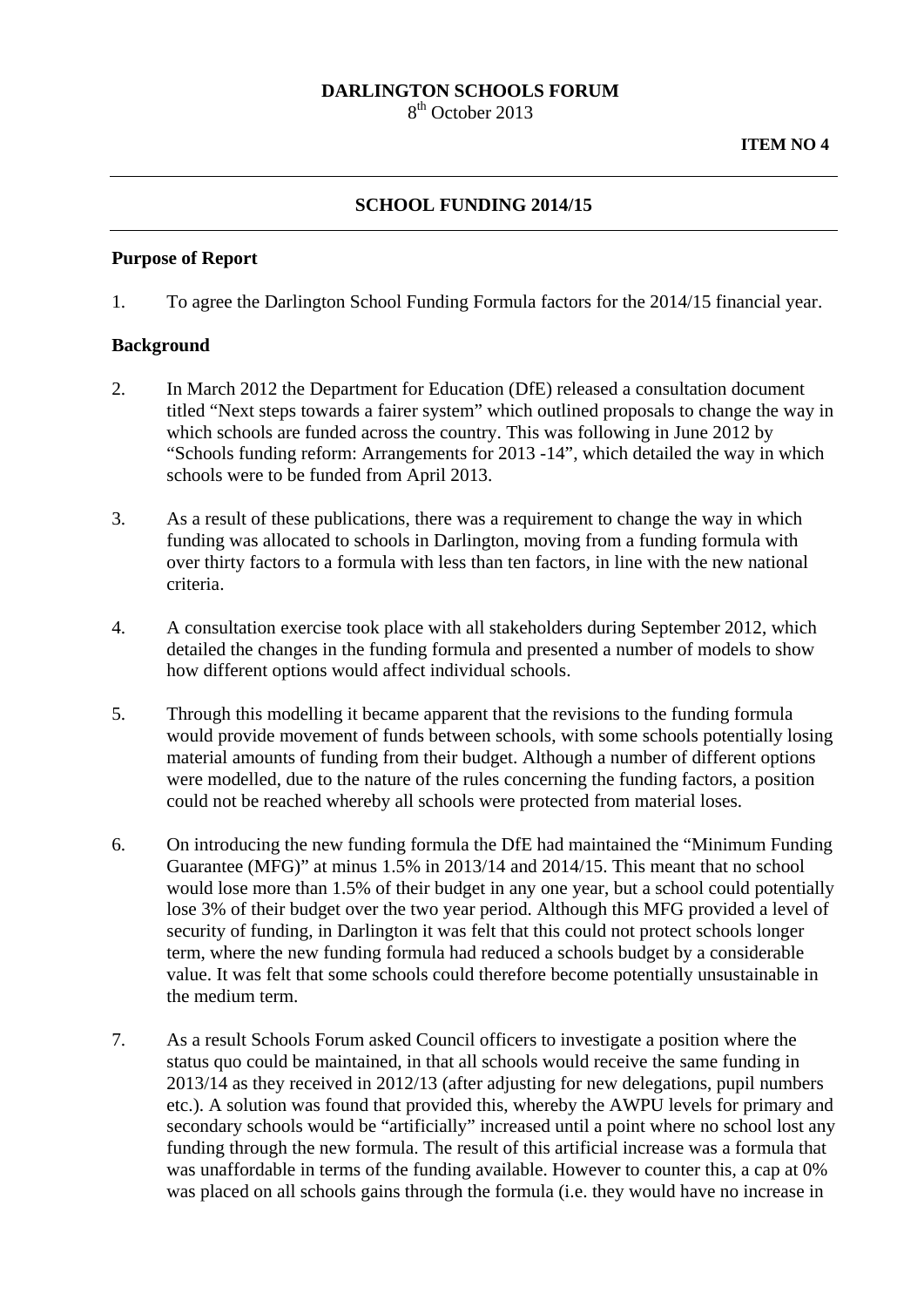13/14 on 12/13 after adjusting for pupil numbers new delegations etc.) thereby removing gains to fund the increases in budgets.

- 8. School Forum agreed to this model (known as the "No winner, no loser model") at their special meeting in October 2012. This protected all schools against loses in their budget during 2013/14.
- 9. It was noted at the time that although this solution was in line with the new funding regulations, that this solution may not be possible in future years if the Education Funding Agency revised the formula rules. In addition it was noted that this solution would potentially mean that schools would need to take a much larger drop in funding in 15/16 if the minimum funding guarantee was amended or a national funding formula was introduced (i.e. this solution would be just a deferring of the change rather than a permanent solution).
- 10. The Forum agreed formula was submitted to the Education Funding Agency (EFA) at the end of October 2012 in line with the submission timetable and was accepted by the EFA as Darlington's funding formula for 2013/14.
- 11. Having introduced changes to the funding of schools, the EFA undertook a review in February 2013 to look at the effects of the changes. This review also provided the EFA with information to make further changes/revisions to the 2014/15 funding arrangements.
- 12. When the changes to school funding were introduced in 2012, changes were made to schools budgets, early years funding and high needs funding. The EFA review concentrated on schools budget share funding, therefore at this stage there are no proposed changes to the method of funding for early years (i.e. nursery education), centralised schools block budgets or high needs funding falling within the high needs block. **This paper therefore concentrates on changes to schools budget share funding only. Agreement on arrangements for early years, high needs block and centralised schools block funding will be presented to Forum as part of the usual school budget setting cycle.**

# **Outcome of the EFA review**

13. Following the review of the changes to the funding formula the EFA released "School Funding Reform: Findings from the review of 2013-14 Arrangements and Changes for 2014-15" which provided results of the review and the changes required to local formulas in 2014/15. These are detailed in the following paragraphs.

# Pupil Led Funding

- 14. The EFA have been clear that they wish the majority of funding through the formula to be allocated on a per pupil basis. It has been stipulated that for 2014/15 a minimum of 80% of the funding to schools in the formula should be on a per pupil basis.
- 15. The EFA have not stipulated the amounts at which Age Weighted Pupil Units (AWPU) should be set, however for 2014/15 the AWPU for primary schools should be at least £2,000 and for Key Stage 3 (KS3) and Key Stage 4 (KS4) should be at least £3,000.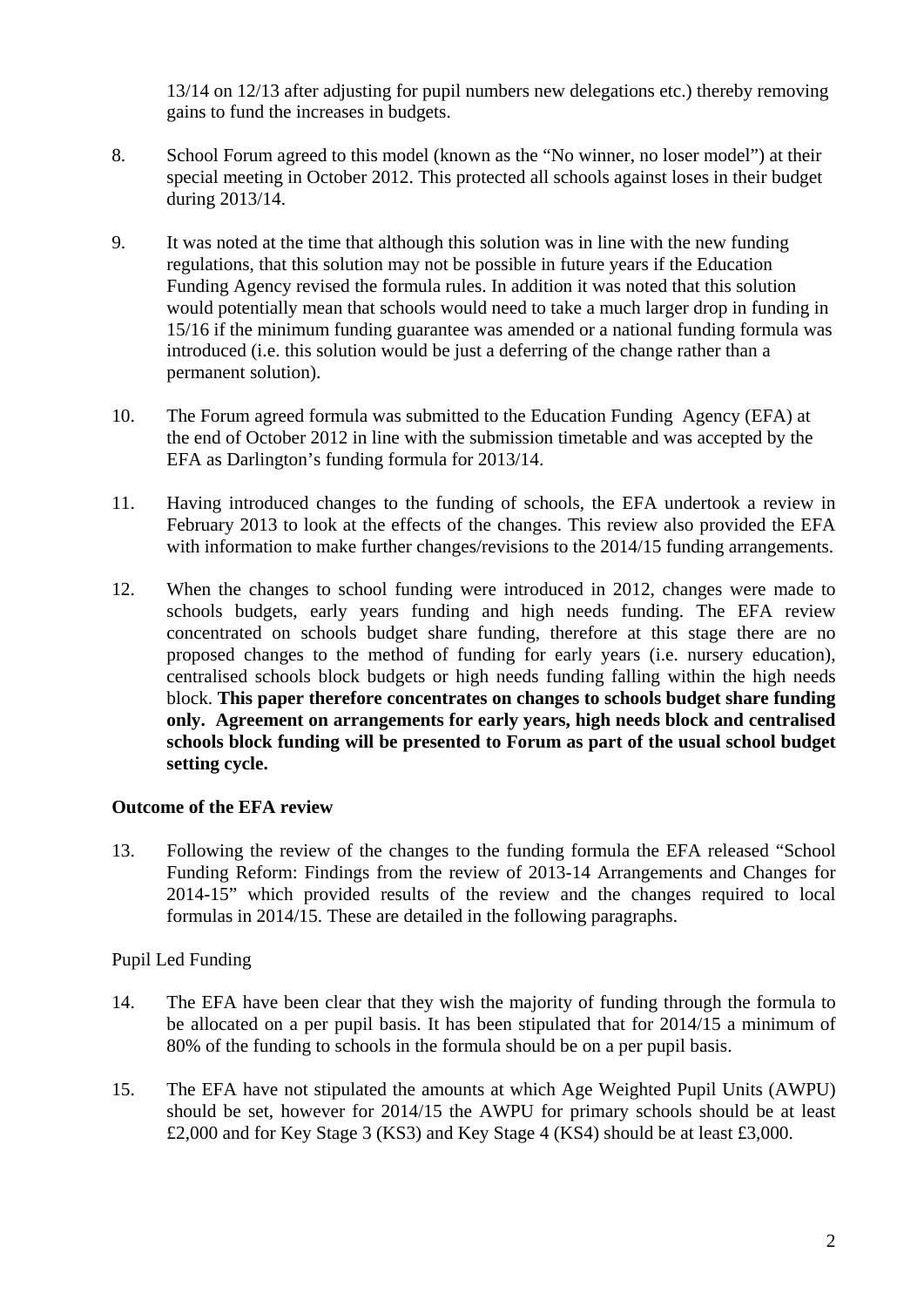- 16. Prior attainment continues to be a discretionary factor within the funding formula in 2014/15.
- 17. For primary pupils in 2014/15 the measure for prior year attainment will continue to be the Early Years Foundation Stage profile.
- 18. For KS3 & KS4 the measure has changed to the number of pupil's not achieving level 4 or higher in English or a level 4 or higher in Maths.

# Deprivation

- 19. Deprivation was a mandatory formula factor in 2013/14 and this continues to be the case in 2014/15. The EFA have not stipulated the amount of funding that should be passed through the formula under this factor, but have asked that all Forums determine a locally appropriate proportion of funding for this measure.
- 20. The measures that are used to allocate deprivation funding through the formula remain unchanged in 2014/15 in that they remain as a choice of Income Deprivation Affecting Children Index (IDACI) or Free School Meals (or a combination of the two).

#### Looked after Children

21. This factor remains an optional factor within the formula. For local authority areas using this factor there is no set amount of funding that must be allocated to this measure. The EFA however have changed the indicator for this factor to any child looked after for one or more days at both primary and secondary level.

# Pupil Mobility

22. This factor is another optional factor within the formula in 2014/15. The definition of a mobile pupil has not changed, however the EFA have introduced a 10% threshold to the mobility factor, in order that it will only support schools which experience a significant change in their pupil numbers.

#### Sparsity

- 23. This is a new discretionary factor introduced for 2014/15. The purpose of this factor is to lessen concerns regarding changes to lump sum values particularly in rural areas. This factor allows funds to be allocated to schools in rural areas in addition to other factors based on both the distance to the next nearest school and the number of pupils in the school.
- 24. Whilst the EFA has not stipulated what the factors should be in each area, they have set limits on the eligibility of a sparsity factor as follows,
	- The minimum distance must be two miles for primary schools and three miles for secondary schools.
	- The maximum number of pupils a school can have at primary level is 150 pupils and 600 pupils at secondary level.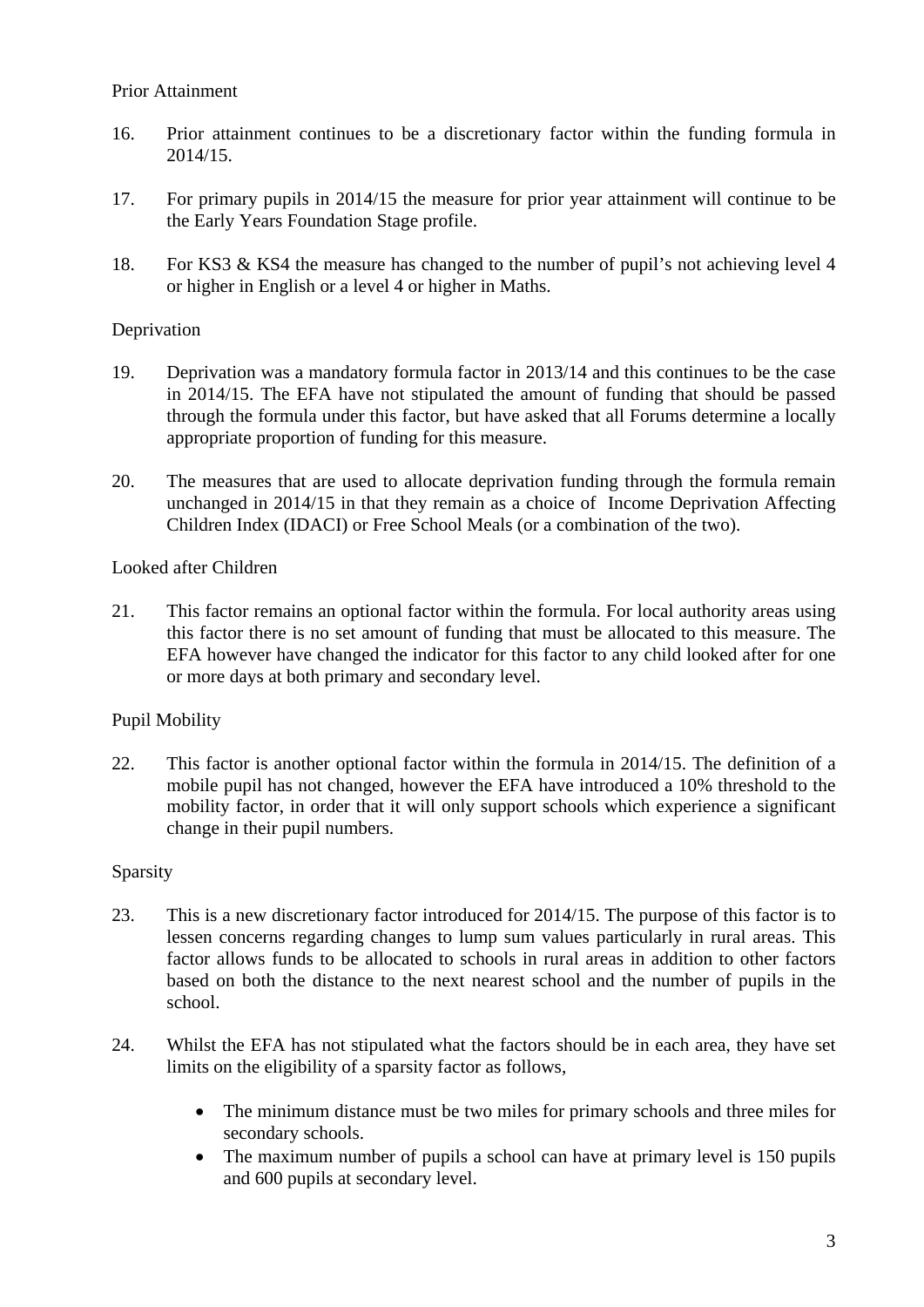- The maximum amount that can be allocated to this factor is £100,000 per school either as a lump sum or as a tapered amount.
- 25. Distance to the next nearest school has been provided by the EFA using an as "a crow fly's" distance rather than actual road travel distance. Although it is recognised that this is not a perfect measure the data set provided by the EFA must be used.
- 26. The EFA are allowing local authorities to request an exceptional adjustment where the road distance is significantly more than the as a crow fly's measure.

# Lump Sum

27. The EFA have stated that reducing the size of the lump sum supports their aim of moving towards a more pupil led funding system, but still ensuring small rural schools remain viable. The lump sum value has been reduced for 2014/15 to a maximum of £175,000 from £200,000 in 2013/14. Lump sums can be set at different levels for secondary and primary schools, however the lump sum must be the same for all schools within each phase.

Schools with falling roles.

28. The EFA have developed a solution for 2014/15 to safeguard schools with falling roles. This enables local authorities to top slice DSG funding to create a small fund to support schools in exceptional circumstances. As with the growth fund a criteria will need to be agreed locally as to how this fund is operated and monitored.

#### High Needs

- 29. Following the review, the EFA have decided to stick with local flexibilities with funding outside of the schools funding formula and have therefore decided not to introduce a high needs factor into the 2014/15 funding formula.
- 30. It was strongly recommended in 2013/14 that local authorities should delegate through their formula enough funding to allow schools to support additional needs of pupils up to £6,000, acknowledging that this would require some authorities to delegate more funds and some authorities less. For 2014/15 the £6,000 threshold has been set as the mandatory requirement.

#### Other Factors

- 31. There remains the ability to use the following factors within the local funding formula within 2014/15, there are no changes to these factors conditions from 2013/14.
	- English as an additional language
	- Post 16 provision
	- Split sites
	- Rates
	- $\bullet$  PFI
	- London Fringe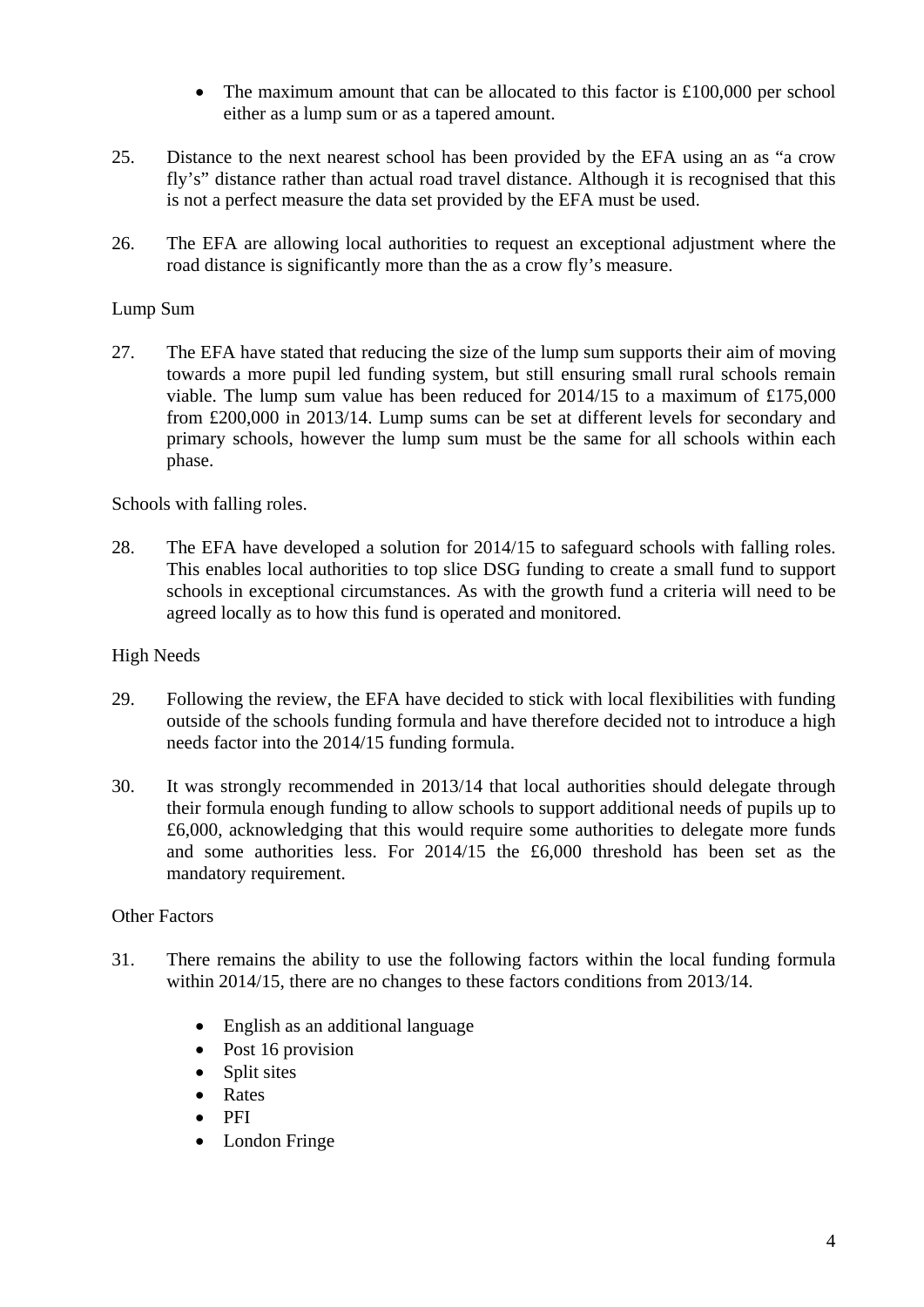Primary Secondary ratio

32. As in previous years the EFA have not stipulated a constraint regarding the ratio between primary and secondary school funding.

# **Timetable**

- 33. Following the publishing of the review recommendations, the EFA have asked that all local authorities in conjunction with their schools and School Forum, review their existing funding formulas and make the necessary amendments for the 2014/15 financial year.
- 34. The EFA have set the following timetable for the implementation of the funding formula for 2014/15.

| <b>Date Required</b> | <b>Action</b>                                                       |
|----------------------|---------------------------------------------------------------------|
| $31st$ October       | Submission of provisional school budget formula to the EFA          |
| $27th$ November      | School Census database closed                                       |
| $16th$ December      | EFA confirms 2014/15 DSG allocations                                |
| $21st$ January       | Submission of final school budget formula to the EFA                |
| $28th$ February      | Local Authority confirms 14/15 budget to maintained schools, EFA to |
|                      | academy schools.                                                    |

# **School Budget Shares 2014/15**

- 35. School Budget shares will still be calculated for all maintained and recoupment academies by the Local Authority for the financial year 2014/15.
- 36. The local funding formula must cover both maintained and academy schools using the same criteria for each school. **These criteria must be in line with the nationally set parameters.**
- 37. Payment of budget shares for maintained schools will be for the period April 2014 to March 2015 paid by the Local Authority. The EFA will make arrangements with academy schools to pay them direct using the funding formula to allocate funding on an academic year.

# **Minimum Funding Guarantee (MFG)**

- 38. As was indicated when the funding formula changes were introduced in 2012, the EFA have a desire to protect the per pupil funding for schools from one year to the next against significant changes in the formula. As a result of this the EFA have set a minimum funding guarantee of minus 1.5% for 2014/15 (as was previously notified) per pupil. The calculation of the MFG will continue to exclude lump sums, post 16 funding, rates, early years and high needs block funding from the calculation.
- 39. A new condition has also been introduced with regard to the ability to cap or scale back school budgets. New condition D) within the "School and early years finance regulations" states, "any limiting or scaling back of the funding of schools and academies that gain from the formula must not exceed in total the cost of funding the minimum funding guarantee for schools and academies entitled to the MFG".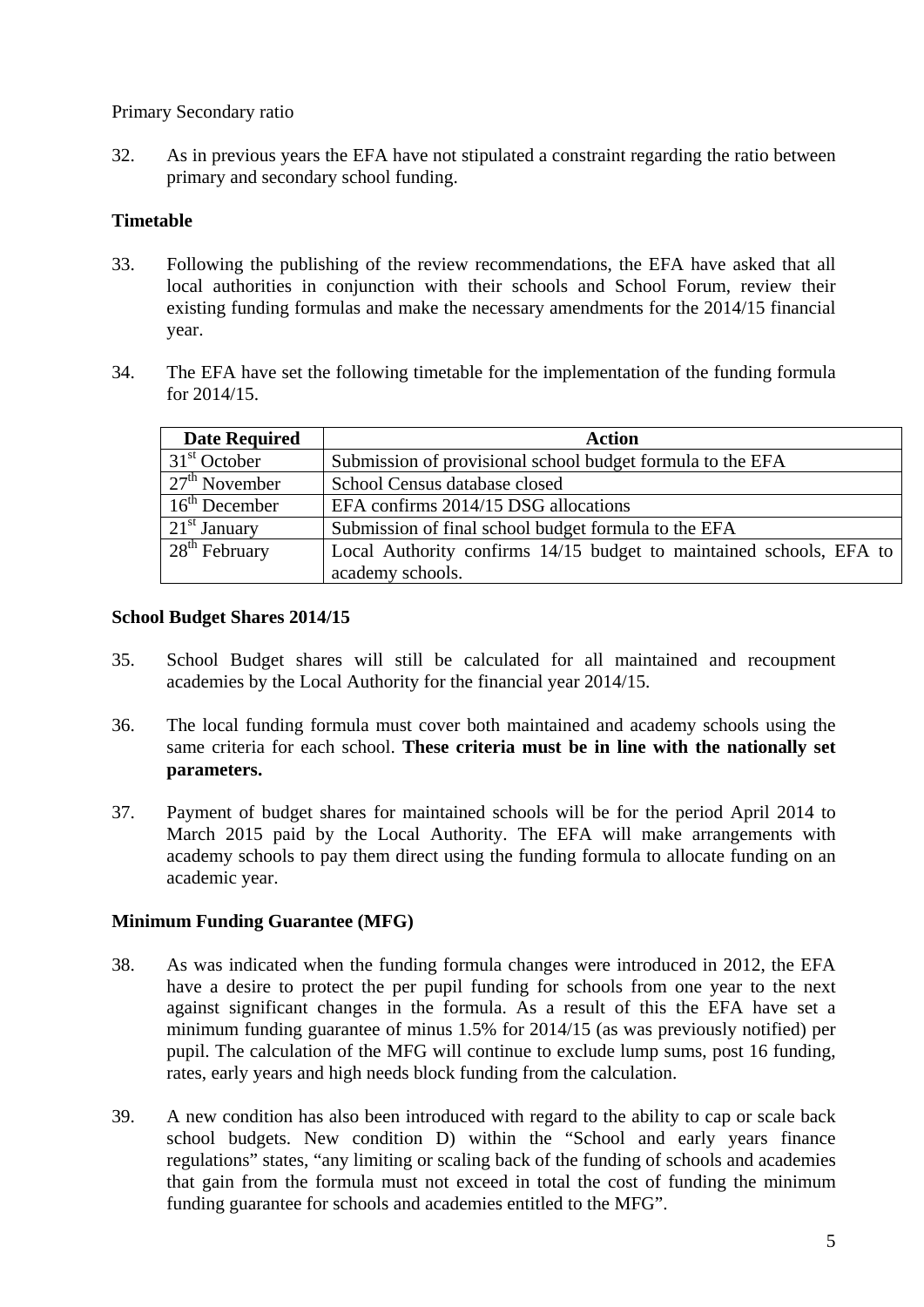- 40. In simple terms what this new condition is saying is that the amount of funding that is removed from schools budgets by capping gains, cannot be more than the value of funding that is paid to schools requiring protection through the MFG.
- 41. **This condition is particularly relevant to the Darlington funding formula. In the current financial year due to the "no winner, no loser" formula that was agreed to ensure no school lost any funding through the revised funding formula, no school was required to have a minimum funding guarantee. This arose as the AWPU's were artificially increased up to a value where no school needed protection, the MFG level was therefore £0. In order to fund this, a cap was required on all schools that gained through the funding formula, which totalled £5.2 million. Obviously the cap/scaling back of funding in Darlington's case is well in excess of the budget required for the MFG and therefore is no longer viable under this condition.**
- 42. This means for Darlington, that we can no longer have a funding formula with a no winner, no loser model. This means that Darlington's formula will require at least one additional change in 2014/15 over and above the changes to the factors the EFA has made.

#### **Funding formula modelling 2014/15**

- 43. The funding formula for 2014/15 needs to be revised to reflect the changes to the funding formula factors and condition D.
- 44. It is assumed that in Darlington, as in previous years that the view taken by the Schools Forum and schools will be to revise the formula to have the minimum level of turbulence with regard to funding for each school (in order to minimise budget changes). Modelling of changes to budgets has therefore concentrated on achieving this.
- 45. The models show for each school both the change in budget in 2014/15 (i.e. adjusted for the MFG protection) and the change in budget over the life of the formula. Modelling to find an optimum solution has concentrated on minimising the **percentage** change in budget for all schools over the life of the formula.
- 46. The ideal situation would be that all schools budgets will change by 0%, however the very nature of the new formula makes this unachievable. Modelling has therefore concentrated on getting all schools budget share percentage changes as near as possible to zero, with the minimum spread of change as possible. (By spread of change, this means the range of percentage changes, i.e. if the school with the biggest gain is a 5% increase and the school with the biggest loss is a 6% decrease, then this is a spread of 11%). In addition to trying to produce a model with the lowest spread of percentage gains and loses, the models also focus on the minimising the maximum percentage loss.
- 47. To produce a funding formula for Darlington that "best" achieves this, over 70 different modelling scenarios (with over 100 connotations) have been undertaken to ascertain potential funding outcomes. These models have used differing unit values for each of the factors and tried differing combinations of the factors to come up with the best possible solution for all schools. The models have been calculated using the "Authority Proforma Tool" provided by the EFA. This tool has been provided by the EFA for Authorities to use when calculating their school budgets and provides the results in the format that is required to be submitted to the EFA by the end of October.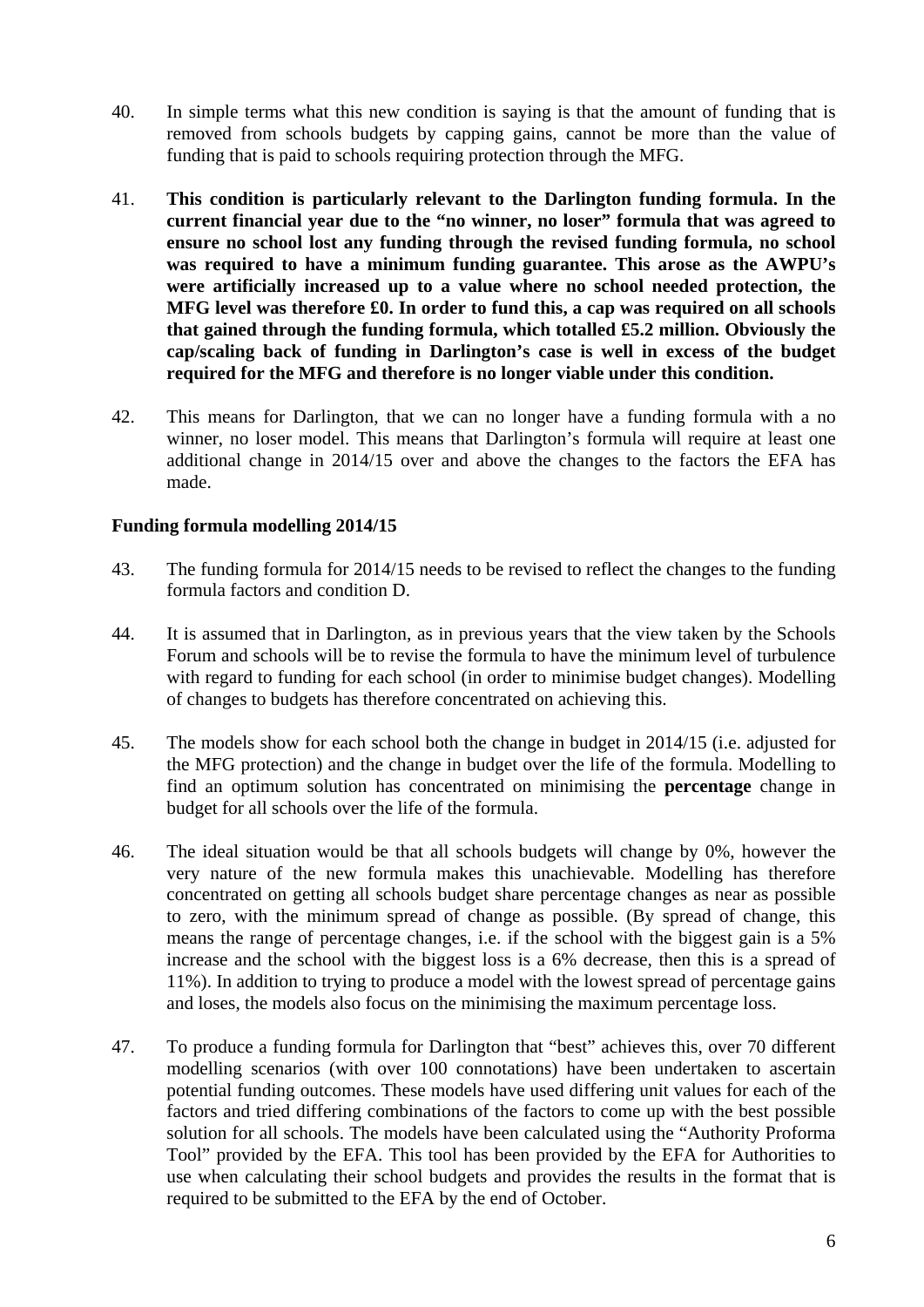- 48. This tool uses the pre-defined data sets as required to be used by the EFA to give a revised budget for 2013/14 using the 2014/15 revised formula criteria. Attached at appendix 3 are a number of the models that have been worked up. (Appendix 1 gives some narrative concerning the models). These models show the changes that will occur within budgets for 2014/15 under the different factor modelling. (Please note that not all models have been attached to this paper, therefore the attached appendix 3 has some model numbers missing).
- 49. **It should be stressed to all schools that although the proposed funding formula models may show a reduction in the budget of a school by a certain percentage, that in 2014/15 the budget will only reduce by a maximum 1.5%. Therefore for example if a schools budget reduces by 10% or £10,000 as a result of the changes, the schools budget will only actually reduce by £1,500 in 2014/15 as the balance of the reduction will be covered by the minimum funding guarantee. In future years the EFA have committed to further MFG's, but as yet these levels have not been detailed**.
- 50. All of the modelling of the funding formula has used the pupil numbers that were included within the 2013/14 funding formula (as collected at the October 2012 census) this enables a direct comparison between the current school budget and the resulting budget that would occur through the new proposed formula. **Schools should note that the figures included within this report are therefore for comparison purposes only and will not be the budget shares that schools receive for 2014/15. Budgets for 2014/15 will be updated using the latest pupil census figures that will be collected in the October census. In addition unit values for the 2014/15 actual budget share may be revised in line with the resources available. Once the provisional (October submitted) formula is agreed no changes will be made to the factors used**.
- 51. A similar exercise to the above was undertaken when the funding formula changes were introduced in the summer of 2012. At that time a number of different models were produced with different outcomes for schools under each model. What was clear at the time of doing that exercise was that no matter what factors, attributes and unit values were used within the formula, an outcome could not be produced that ensured that all schools did not loose funding within their budget share over future years (although individual years were subject to protection through the MFG). As a result the no winner no loser option was chosen.
- 52. The result of the current modelling has again produced the same result as was the case last year. Therefore as the no winner no loser option is no longer available, it is the case that some schools will see a decrease in their per pupil budget shares whilst other schools will see an increase. This cannot be avoided due to the nature of the factors that are required in the funding formula. This movement of funding is in line within the Government's desire to see the funding for schools to be predominantly pupil led.
- 53. Appendix 4 shows the percentage change to each school's budget share (before the minimum funding guarantee) for a number of the models that were tested. As can be seen there is a wide spread of results with some schools benefiting and some schools being worse off. It is the case that as one factor is adjusted to benefit a number of schools, at the same time this change disadvantages a number of other schools. Due to the nature of the EFA's formula, (in comparison with Darlington's 2012/13 formula) some schools will gain and some schools will lose out financially, no matter what factors are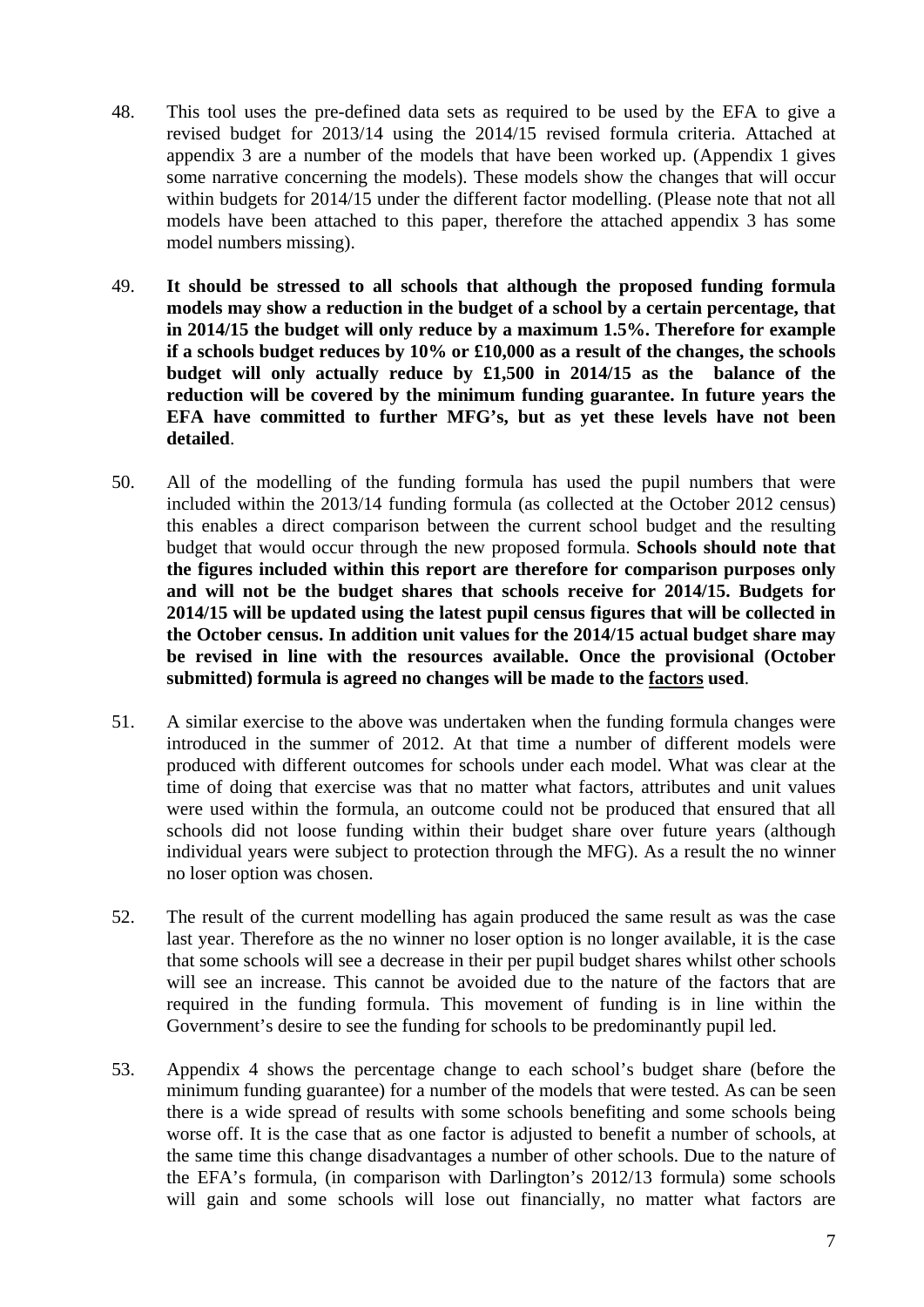implemented within the formula. All that can be adjusted is by how much the gains or loses are.

- 54. This is further illustrated in Appendix 5. This table shows the effect that each additional £100 in a formula factor has on each school. It must be remembered that for each £100 added to one factor, £100 must be removed from another to ensure the overall formula remains within the resources available. As can be seen from this table adding money into one factor to assist a school that is losing out often adds more to a school that is gaining. In addition adding more to one factor to help schools, may cause more schools to lose out when the corresponding reduction is made to another factor. Again there is no situation where certain factors can be chosen to ensure all schools do not lose out.
- 55. In line with trying to minimise the turbulence to schools, two model have been chosen as the preferred models in Darlington. These are model 28 and model 55 as attached at appendix 3. These models have been selected from all the various scenarios that were looked at, as they produce a best fit for all schools.
- 56. Model 28 follows as far as possible the current funding formula using only the factors that are used in the current 2013/14 formula (making revisions only for the EFA rule changes). In order to make this model affordable only the AWPU and lump sum values have been adjusted, all other funding has been protected in line with the decisions that were made concerning the current funding formula in October 2012.
- 57. Model 55 produces the best fit from modelling undertaken looking at adjusting the other funding formula factors (i.e. deprivation, LAC, Prior Attainment & English as an additional language). Modelling of changes to other factors produced many results that gave large shifts of funding between schools and therefore created a lot of turbulence. However model 55, whilst having turbulence, produced a "best fit" of similar proportions to model 28 and therefore is a viable option. This model mirrors model 28, except that the unit values for prior attainment have been adjusted (with the AWPU being adjusted to compensate). At primary level the prior attainment factor has had an addition £1million put into the unit value as this provides a better spread of funding at primary level. At secondary level funding has been moved from the prior attainment factor into the AWPU, as this provides a better fit. This model does not change any of the factors used in the funding formula, it merely changes the value of the units included in the prior attainment factor.
- 58. It should be noted that both models 28 and 55 require additional funds (approx. £230,000) to be invested in the school budget shares than is the case in 2013/14. This increase in funding has been modelled as when the budgets were set for 2013/14 (in February 2013) there was a similar amount of money unallocated to any budget. In order to aid direct comparison between the 2013/14 formula and the proposed revised formula, it has been assumed that this "spare" funding is available and is added to the resources available.
- 59. Normal procedure for any "spare" money is to either hold (in whole or part) as a contingency for unexpected costs (that arise in year) or to add into schools budgets. It was the case however that due to the no winner no loser formula in 2013/14, that any additional money that could have been invested into schools budgets would have been capped therefore, this funding was not added into school budget shares and remained unallocated. As there were major changes to the high needs funding system with a number of unknowns, the majority of the unallocated budget was subsequently allocated by Forum to a contingency budget for potential pressures in the high needs budget.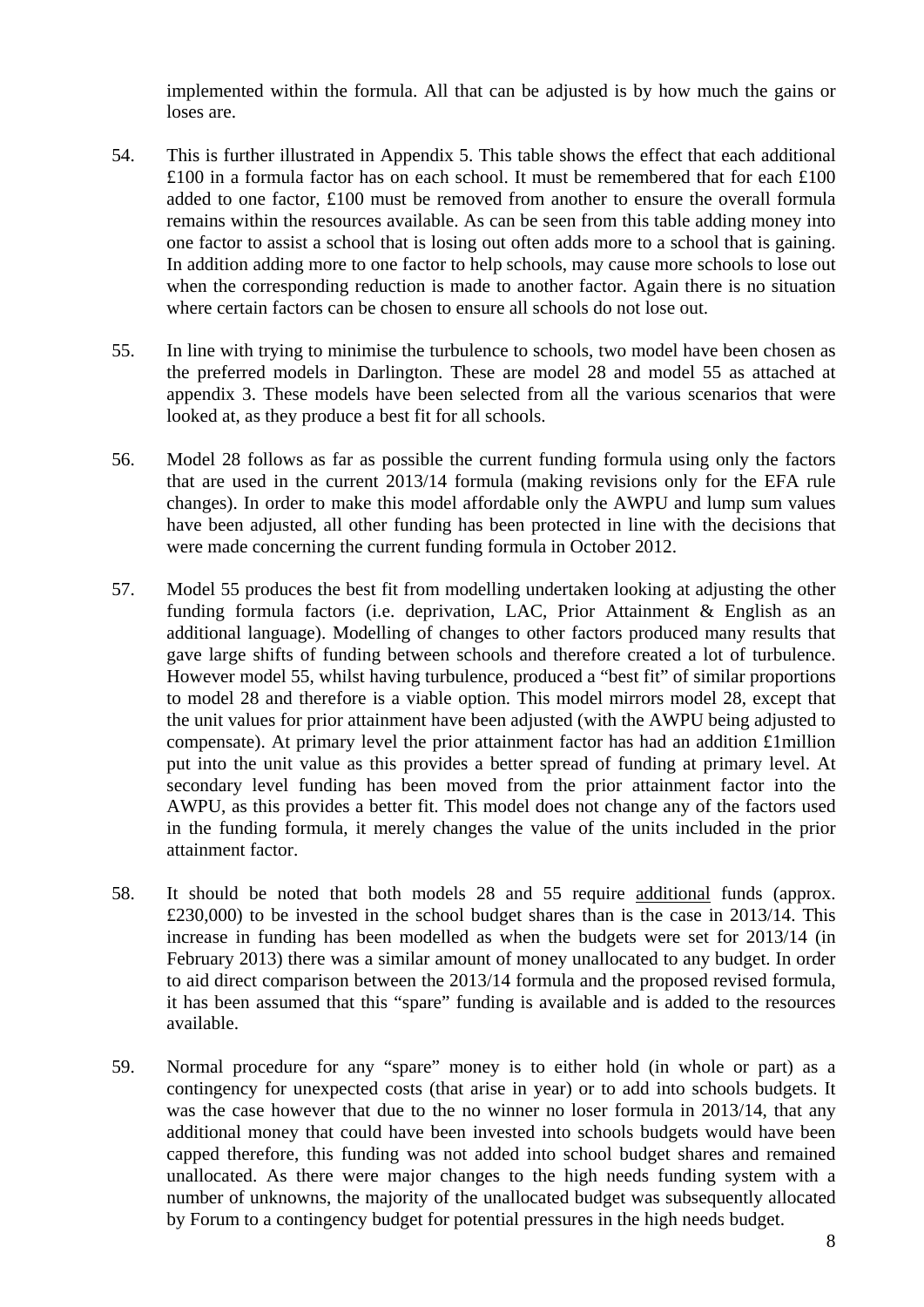- 60. Models 28 and 55 assume that the "spare" funding would be available again in 2014/15, however if the spare funds are required for high needs purposes than models 28 and 55 would become unaffordable. In this situation the unit values within the models would need to be reduced to ensure that the school budgets remain within budget.
- 61. Model 70 and 71 have therefore been undertaken to show the effect of reducing the unit values in the event that there is no spare money available in 2014/15. Models 70 mirrors model 28 and 71 mirror models 55 exactly, the only change being a reduction in AWPU values to keep the overall budget within the funding envelope. These models still produce a "best fit" (i.e. spread of percentage gains and loses) however the individual budgets for all schools reduce, due to less resources being included.
- 62. The effect of the change of not having additional money to invest on model 28 (i.e. model 70) is that primary schools budgets reduce by approximately 0.4% over the full life of the formula. Likewise a reduction of 0.5% applies for secondary schools. The outcome therefore is that schools that gain will see their gain reduce slightly, while schools that lose will have a slightly bigger loss over the life of the formula.
- 63. The effect of the change in the first year (i.e. 2014/15) for model 28 (i.e. model 70) is that all schools that gained will have a slightly reduced gain and that any school that loses budget by less than 1.5% will have a slightly larger loss. Any school that already was losing more than 1.5% will have no change in the first year due to the MFG already protecting their budget. As a result, there will be a bigger MFG requirement in 2014/15, which means the cap on school that gain reduces to 1.62% (from 2.54%), therefore schools that gain will do so over a longer period of time.
- 64. The same situation applies as detailed in paragraphs 61 to 63 for model 55 (i.e. model 71) in the event of there being no spare funds available in 2014/15. The cap on gains in this model would reduce to 1.85% from 2.75%.
- 65. It is the case that if there is any additional resources that can be invested into school budget shares that this will reduce loses but also increase gains to schools.

# **Proposals**

- 66. Darlington must submit a proposed funding formula to the EFA by the end of October 2013. This proposed formula must confirm the **factors** that are to be used in the funding formula for 2014/15. These factors cannot be changed once submitted (if approved by the EFA), however the unit values can be changed in line with the funding available when the actual formula for 2014/15 is calculated. The modelling that has been referenced in this report has used unit values for illustration purposes and to ensure that the proposed formula is affordable. Forum should note that unit values may change in the **actual** formula in line with the resources available.
- 67. The following paragraphs detail the proposed changes to Darlington's funding formula factors for 2014/15 that have been used in creating the "best fit" models in appendix 3.
- 68. The data sets that have been used in the modelling again use the data that was incorporated within the 2013/14 funding formula. When the actual budget is produced for 2014/15 this will use updated data as provided by the EFA. The data that is used in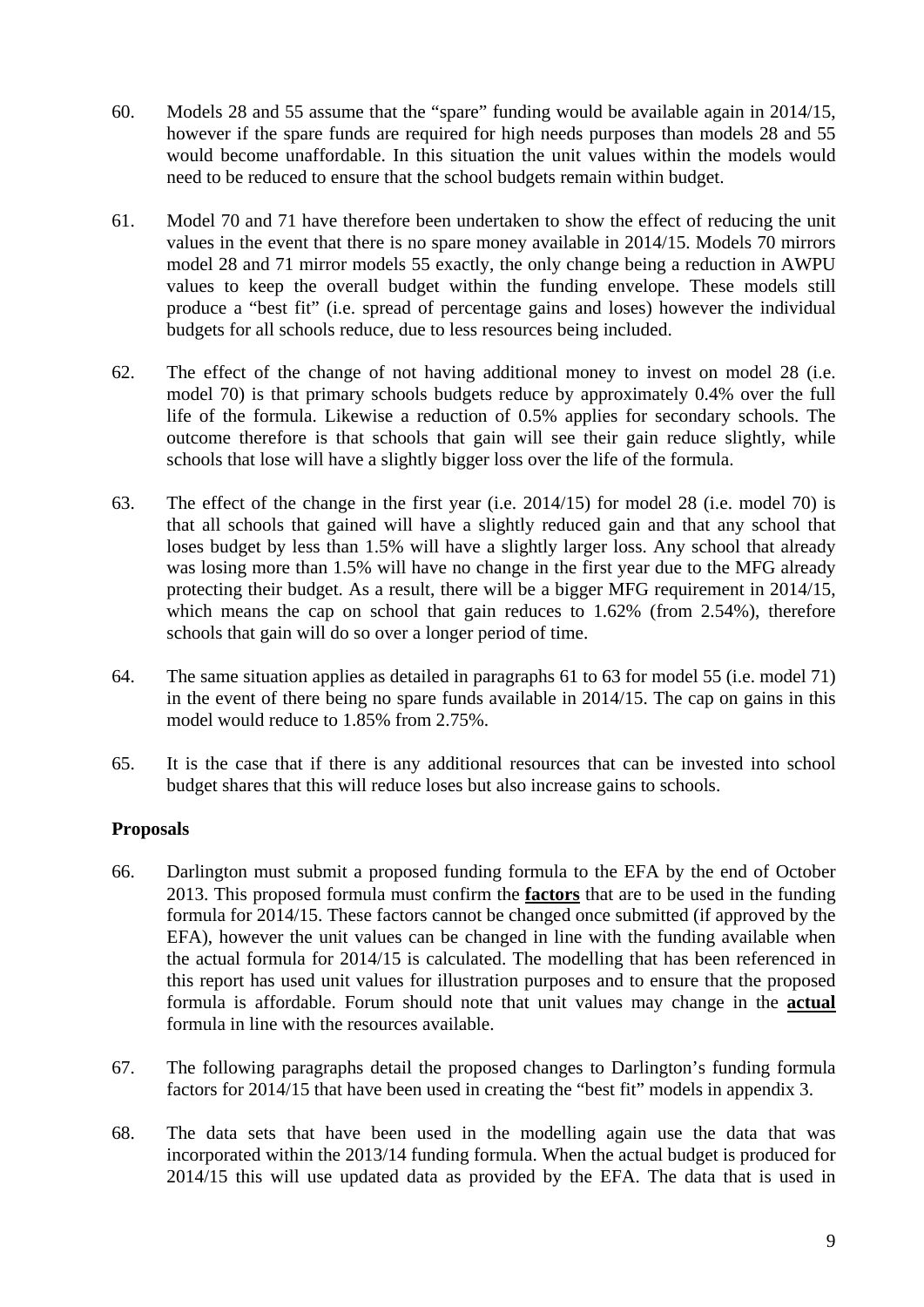calculating the funding must use the EFA data, authorities have no option to use their own data.

#### New Delegations

- 69. When creating the funding formula for 2012/13 all of the budgets that required delegating where either already delegated within Darlington or were delegated that year. No requests were made to de-delegate any funding.
- 70. There are no proposals to change any delegations in 2014/15 either by requesting a dedelegation or by delegating any further budgets.

# High Needs

- 71. In the current funding formula in Darlington, primary schools have the first £13,506 of funds delegated in their budges for additional needs and secondary schools have the entire budget delegated. This continued a process that had been implemented a number of years previously to allow schools to manage their own additional needs provisions.
- 72. Under the new funding arrangements produced by the EFA the amount of funding that must be delegated to schools in their budget shares is £6,000 which is less than currently is the case in Darlington. The amount of budget delegated in schools budgets therefore needs to be reduced.
- 73. This reduction in delegated budget may be seen as a backward step as schools are losing control of elements of the budget, however this must be undertaken in order for Darlington's funding formula to be compliant with the EFA rules.
- 74. The funding that is extracted from schools will be retained centrally and added to the high needs block. The system of paying for pupils with additional needs will therefore change from April 2014. (For academy schools, changes will not occur until September 2014 due to being funded on an academic year).
- 75. Currently in a primary school, using the banding system, where a child has an additional need at band 6 or under the funding of the additional support for that child is picked up by the school from within their own budget. Where a child is identified as having an additional need above a band six, additional payments of budget are made to the school by the Local Authority for each banding level. This allows the school to fund the need for the child above a band six. These additional payments are made by the Local Authority to the school from the high needs block.
- 76. For secondary schools any additional needs for pupils are fully paid for by the school with no funding being allocated from the high needs block as the school already has this funding in their budget.
- 77. Under the new £6,000 threshold system, for both primary and secondary schools where a child is identified as having additional needs these will be paid for by the school up to £6,000 with any additional need over and above this threshold been paid across to the school from the central high needs block.
- 78. As more payments are coming out of the central high needs block, funding must be extracted from schools budgets to cover this new expenditure, as the current central high needs block is not a finite resource. The existing high needs block has already been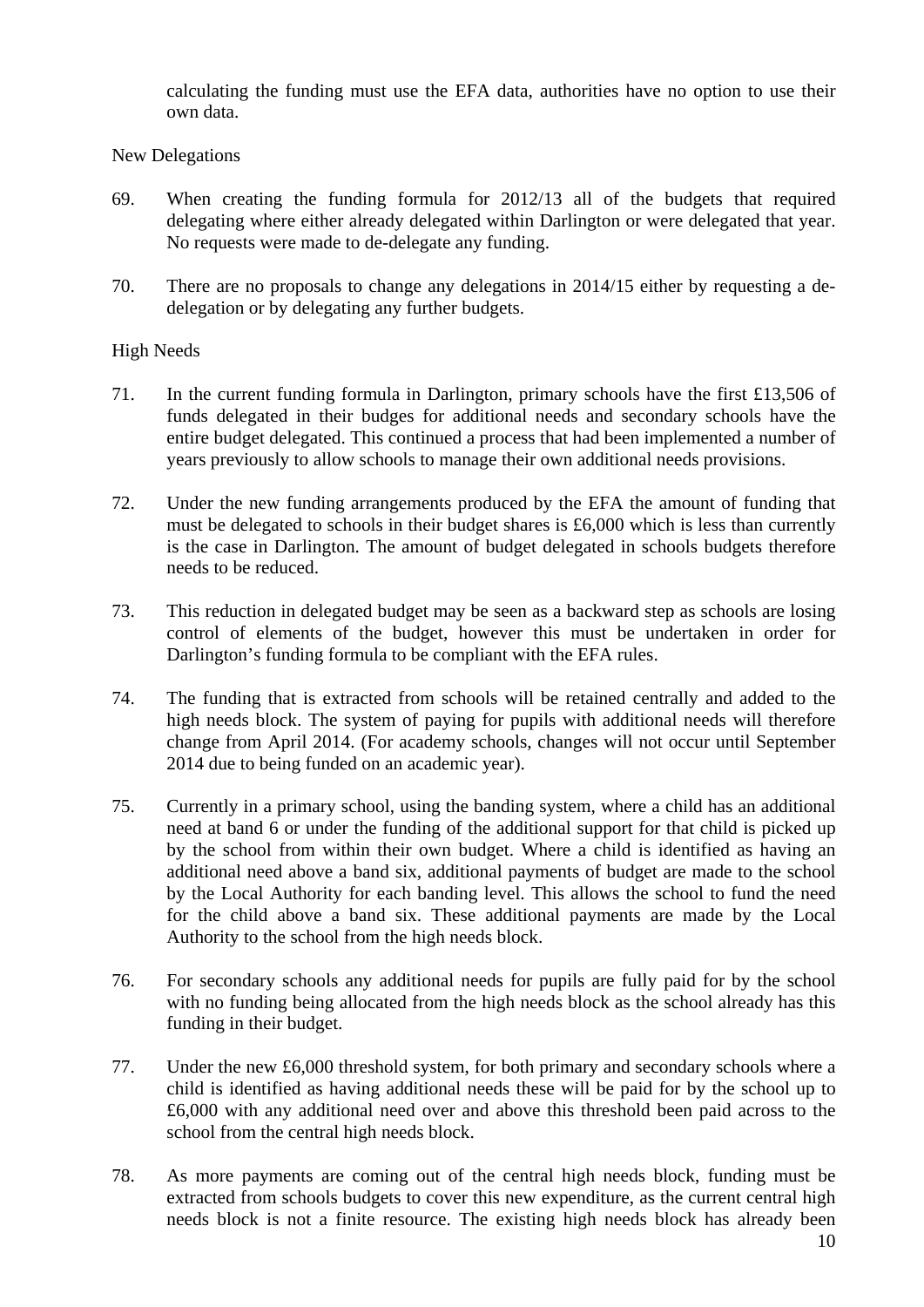allocated to other high needs budget areas (i.e. special school placements, resource units etc.). Funding therefore needs to be extracted from all primary school budgets between £6,000 and £13,506 and in secondary schools for spend over £6,000.

- 79. The change in the system causes an issue, as due to Darlington's current system, data is not held on all pupils with additional needs. As the funding has previously been delegated there has been no requirement to collect data on the number of pupils below band 6 in primary schools and at all in secondary schools. There is therefore limited data available to calculate what funds need to be extracted from schools budgets to enable funding to be available in the central block to pay to schools for pupils with additional needs costing more than £6,000.
- 80. Officers from the Local Authority have met with the officers from the EFA to discuss this issue who proposed a solution. In 2014/15 a transitional year will be operated, during which time data can be collected, in order to calculate what actual funding should be removed from budgets and to calculate top up rates required to pay schools for additional needs over £6,000 (on a per pupil basis).
- 81. During this transitional year the EFA have given Darlington permission to set top up rates at different levels in order that whatever funding is removed from schools can be paid back as a top up at the same level, so the school receives back the extracted funding. This will mean that no school loses any funding during this transactional year. This is illustrated in the example below.
- 82. Three schools have following amounts removed from their budgets to take account of the change in notional SEN budgets to £6,000,
	- School A  $£25,000$
	- School B  $£2,000$
	- $\bullet$  School C  $\pm 10,000$
- 83. The following number of children are identified as having additional needs that require new top up payments (i.e. between £6,000 and £13,506 and above £6,000 for secondary)
	- $\bullet$  School A 5
	- $\bullet$  School B 1
	- School  $C = 20$
- 84. The top rates for the schools would therefore be as follows
	- School A  $£5,000$
	- School B  $£2,000$
	- School C  $£500$
- 85. Although the top up rates are different, the total amount of funding that would be paid to the school is the same as the amount removed from their budget therefore no school would lose out during this transitional year. Again this is illustrated below.
	- School A has had £25,000 removed from their budget therefore the school has £25,000 less resources. However the school has 5 pupils with additional needs over £6,000 which will be paid at £5,000 per pupil. The school therefore receives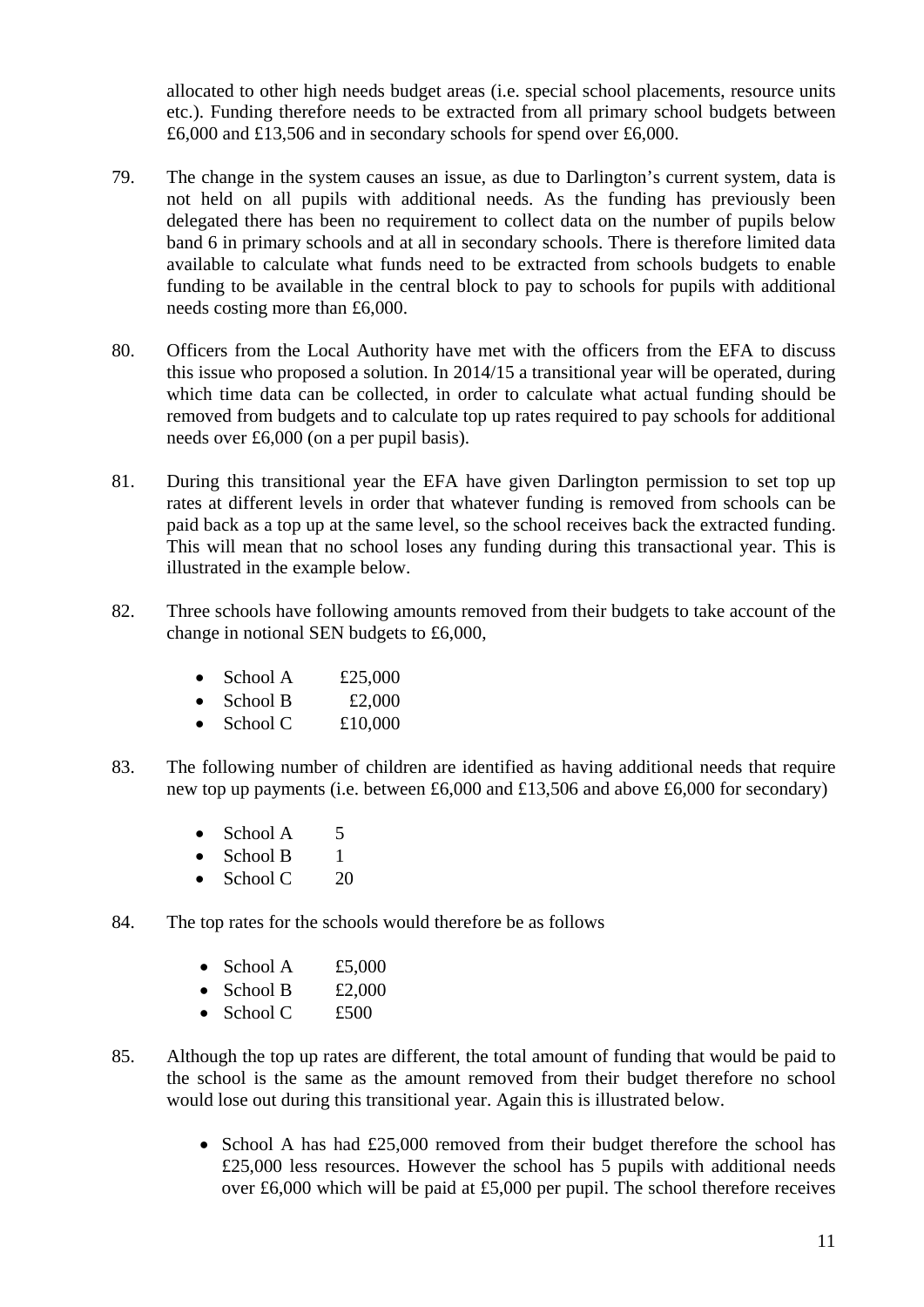a payment from the Local Authority of £25,000. This is the same amount as was extracted from the school, so the position to the school is budget neutral.

- 86. It is proposed for 2014/15 that a system will operate as detailed in the paragraph 81 above for additional needs over £6,000. Each school will receive back the funding they have had extracted at the same value, no matter how many pupils are identified with additional needs. (Over £6,000 for secondary school pupils and between £6,000 and £13,506 for primary pupils). For primary schools with children with additional needs over £13,506 the current year arrangements will continue.
- 87. In order to facilitate this system, a calculation was required to extract funding from schools budgets. In the current funding formula the delegated additional needs budget (notional SEN) is made up from funding within the deprivation and prior attainment factors.
- 88. A number of calculations were undertaken to identify the amount that should be extracted from these budgets to cover the increase in centrally paid top up payments, focusing on the current level of delegation compared to the new levels. The outcome of these calculations produced differing results, with some calculations potentially taking more out of budgets than was predicted would be needed to make payments, therefore leaving schools short in future years once the transitional year ceases.
- 89. Due to the data currently held, no extraction of funds from school budgets can be 100% accurate, therefore an element of estimation is required. The option used to estimate the amount of funding required from school budgets, is to calculate the level of funding that is required to make top up payments back to the schools. To do this the number of additional pupils identified as requiring a new top up (in the new bands) was estimated with an estimated value. This total value was then extracted pro-rata from all schools budgets.
- 90. It should be noted that this calculation is to try and identify the amount of funding that would need to be paid back to schools for pupils with additional needs over and above the £6,000 threshold. This calculation is not intended to identify the amount of notional SEN funding that each school holds for additional needs over £6,000 and therefore is not a measure of the notional SEN budget held by schools.
- 91. Once the total amount of funding that was required to be extracted had been calculated, the methodology for taking out of schools budget was to reduce the unit values for the FSM and IDACI measures within the deprivation factor and the unit values for the prior attainment factor.
- 92. The unit values were adjusted between primary and secondary schools on a weighted basis in line with the amount of funding that needed to be extracted (i.e. more funding was extracted from secondary budgets as the change has a bigger effect at this phase). The net effect on all schools in each phase was therefore at the same percentage.
- 93. It is likely that as data is collected over the transitional year that the number of children identified as requiring additional needs support over £6,000 will be more than has been estimated in the 2014/15 calculation. In that case it is likely that for 2015/16 the funding removed from budgets will need to be revisited to ensure that the correct amount of funding is in place within the central high needs budget.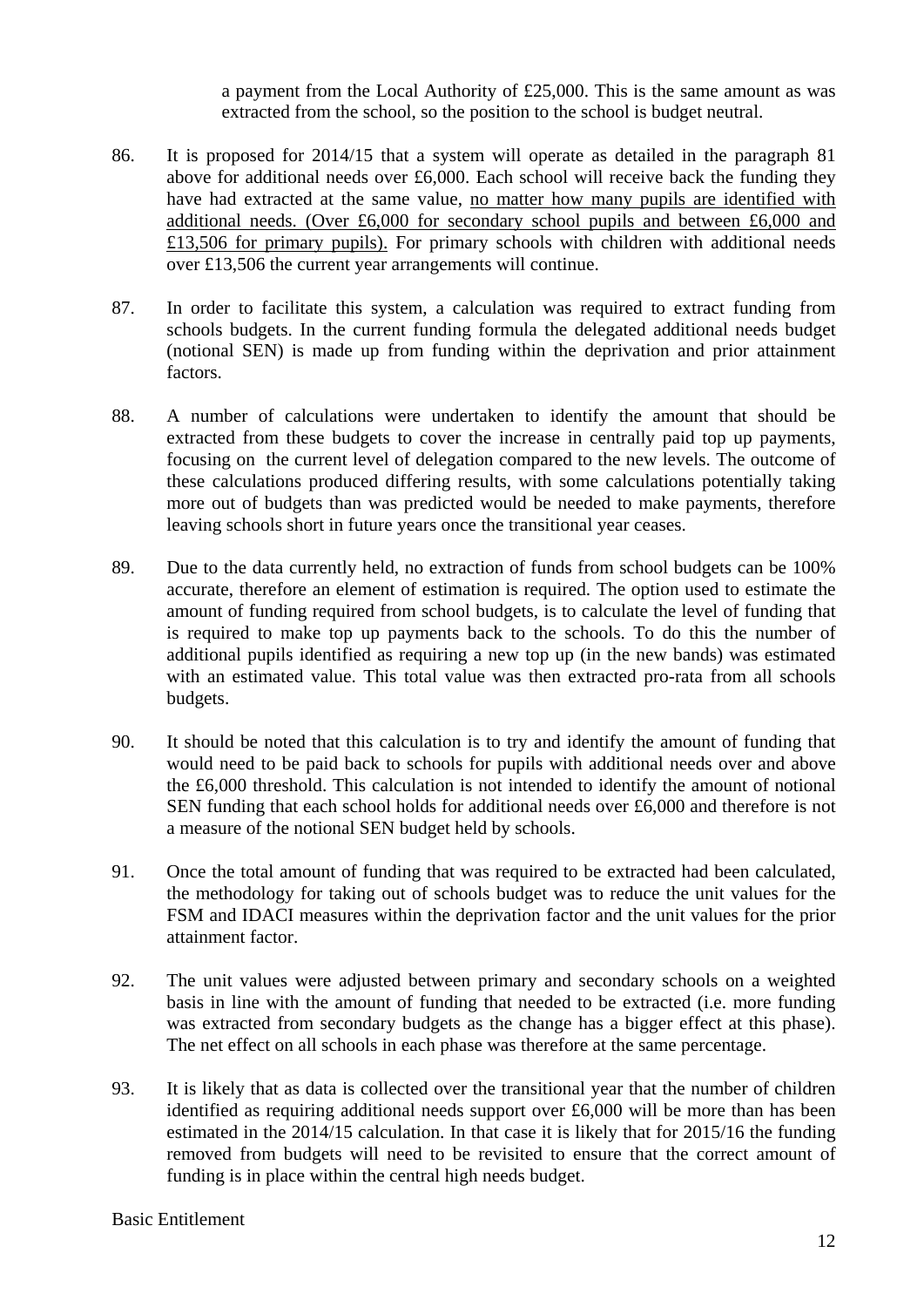- 94. This funding factor is a mandatory element within the formula and therefore remains a factor within the Darlington formula as in previous years. The AWPU levels that have been used in all the preferred models are all in excess of the minimum requirements of the funding formula criteria.
- 95. These AWPU values are lower than the AWPU figures that are included within the current (2013/14) funding formula (at KS3 & KS4 the value is less overall). The reduction in the AWPU values has been made as the values that were included in the current year's formula were artificially high due to the no winner, no loser model, where all increases were "capped" and removed from schools. The reductions in AWPU have been used to readdress the artificial AWPU levels set in 2013/14, not as a budget cut. The AWPU's that are used in the actual budget share calculation will be of a similar level to the model values, but will be altered in line with the funding available.

# Deprivation

- 96. Schools Forum agreed in October 2012 to use a combination of FSM and IDACI as the measures for deprivation. The "best fit" models both showed that it was advantageous to continue to use a combination of the "FSM Ever 6" and "IDACI" measures. Therefore it is proposed to use FSM6 & IDACI again in 2014/15.
- 97. School Forum agreed in October 2012 to only use IDACI bands 3 to 6 in the revised funding formula as this mirrored the funding formula that had been used in 2012/13 and previous years. It is proposed therefore that only IDACI bands 3 to 6 will continue to be used in the funding formula for 2014/15.
- 98. The unit values that were set in 2013/14 have also been used for 2014/15, although these have been reduced slightly for the changes in high needs funding (see paragraph 91). As these unit rates were agreed as the best fit in 2013/14 it is not proposed to make any further changes to these rates at this stage in order to protect the amount of deprivation funding allocated to schools at the current rate. It should be noted however that the unit values used for deprivation in the actual budget share calculation for 2014/15 may be revised if this will provide a better overall budget solution.

#### Prior Attainment

- 99. Due to the change made by the EFA regarding the measure for secondary prior attainment a new data set has been required to be used. The result of this was that different budget amounts were allocated to secondary schools. In order to preserve the 13/14 budget level, the unit rate has been adjusted to ensure the same funding is allocated in 14/15.
- 100. School Forum agreed in October 2012 to use a Prior Attainment factor within the funding formula and as all of the "best fit" models (for 2014/15) included this factor it is proposed that the 2014/15 formula continues to use this factor.
- 101. For the "best" fit models the unit values have been revised for the changes in high needs funding (see paragraph 91). Model 28 (70) uses this revised unit value, but still follows the decision made Forum in October 2012 and therefore protects the amount of funding allocated through prior attainment at the current rate.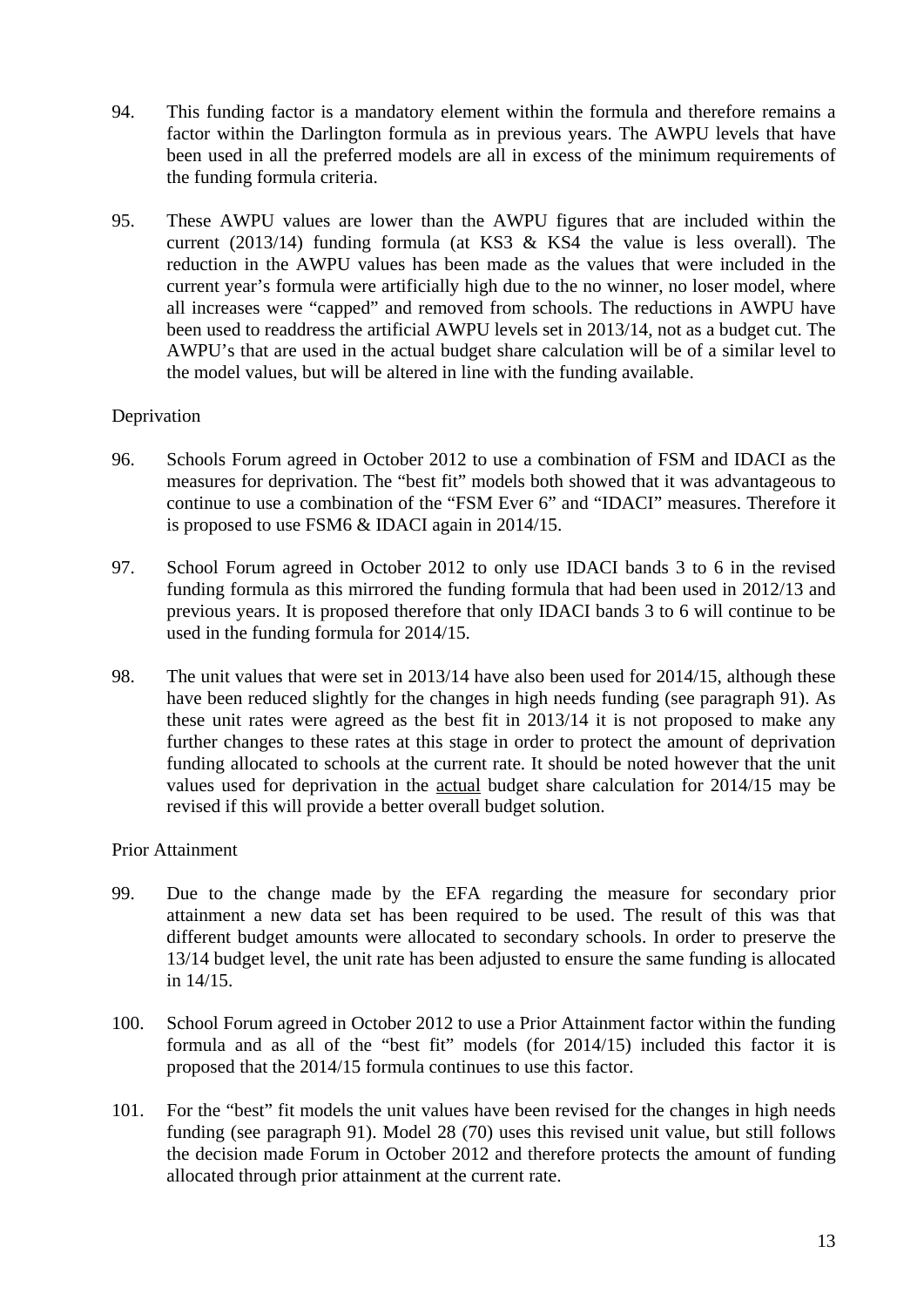- 102. Model 55 (71) however has adjusted unit values at both primary and secondary level in order provide a better result for all schools. By adjusting the prior attainment unit values it is the case that the spread of gains and losses are more favourable, therefore it could be proposed that a different unit rate be used for prior attainment in 2014/15 rather than keeping funding at the 2013/14 level. (It must be remembered however that although this adjustment produces the best fit, this is based on the October 2012 census data. It may be the case that when the October 2013 census is undertaken, that this change in unit values will not be as favourable).
- 103. Although changes in the amount of funding allocated through the prior attainment factor provides a better spread of changes to individual school budget shares Forum must consider this adjustment carefully. Model 55 (70) allocates additional funding through this factor to primary schools but reduces funding to secondary schools. This may give the impression that Darlington wish to invest more money into pupils that are falling below a standard in primary schools but not for pupils in secondary schools. It also suggests that this group of pupils require considerable additional resources targeted at them at primary level in comparison to other groups of pupils falling in another factor. In addition by allocating additional funds to this factor, this could potentially be of detriment in future formulas if flexibilities concerning the allocation of funding to factors are removed in future years.
- 104. It is the author's (of this report) understanding that Forum and schools wish is to minimise the turbulence in the individual schools budget shares. Therefore it is proposed that resources invested in this factor be changed in line with model 55 (71) as this best achieves this desire.

Looked After Children

- 105. The EFA have changed the measure for looked after children to include any child looked after for more than one day. In Darlington this measure was already used in the funding formula, therefore this has no change on the formula for 2014/15.
- 106. It is proposed to keep a LAC factor within Darlington's Formula for 2014/15, with the unit value for looked after children set at the same amount, in order to maintain the same level of funding. As increases in Pupil Premium payments for looked after children are making more funding available to schools for this group of pupils, it is not proposed to make any changes through the formula.

English as an additional language

107. Within the funding formula agreed for 2013/14 the budget that had previously been held centrally for this service was delegated. It is proposed to continue to use this factor in the formula and not to make any changes to the unit values for this factor in 2014/15.

# Pupil Mobility

108. This factor was not used in Darlington's formula in 2013/14 as the factor did not provide any benefits to Darlington schools. For 2014/15 the definition of this factor has not changed, although there has been a narrowing of the criteria. As there is no beneficial change to this factor, it is not proposed to use this factor in 2014/15.

Sparsity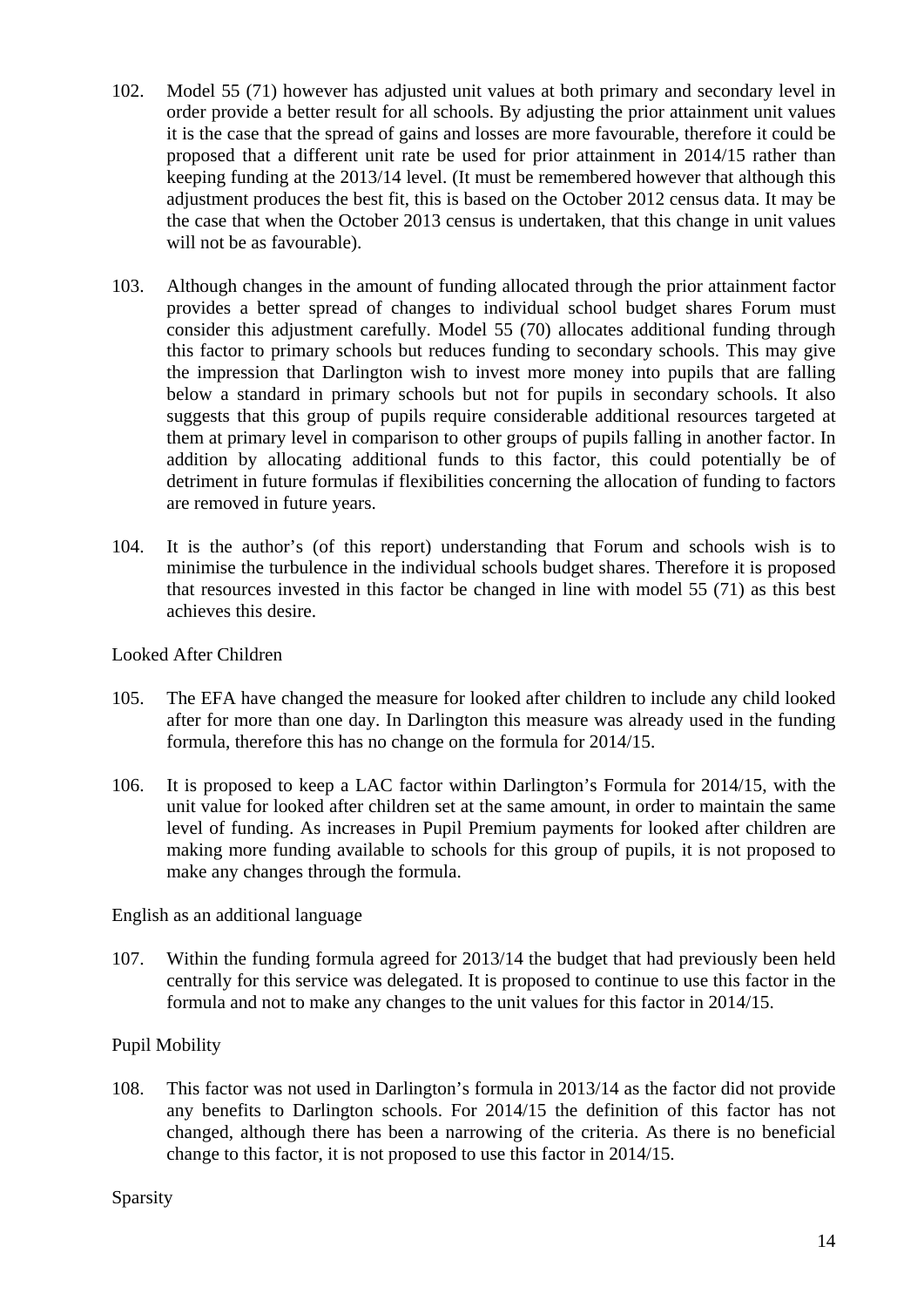- 109. This is a new optional factor within the funding formula. Although it was hoped that this factor would provide some assistance to the small rural schools in Darlington, only one school (High Coniscliffe) qualifies within the minimum criteria set for this factor.
- 110. Two further schools qualify in terms of the distance criteria, however as they have pupil numbers greater than the maximum allowable under this factor, they do not qualify. As an exceptional adjustment can only be made for the distance element of the criteria, this factor is of no value to the two schools.
- 111. Bishopton/Redmarshall school qualifies under the maximum number of pupils criteria but is just short regarding the distance criteria. It is the case that a exceptional adjustment can be made to the EFA for schools that fail to qualify on the distance element, as the distances that have been provided by the EFA are on a "as the crow fly's basis" rather than by road. Therefore if the road distance is more, an adjustment can be made. An exception has been requested for this school in order that it can qualify for the sparsity factor, at the time of writing this request has been provisionally approved.
- 112. Although potentially only two schools qualify for the sparsity factor, these two schools are two of the smallest rural schools in the borough and have therefore being hit hard regarding the decreases in the lump sum payments. It is the case that without a sparsity factor those schools would become financially unsustainable in the short to medium term. It is therefore proposed that a sparsity factor be added to Darlington's funding formula for 2014/15.
- 113. It is proposed that the lump sum value for this factor be set at £35,000 as this will support the two smallest schools. This figure has been calculated as the mid point between the losses of the two schools in the new formula. The result of this lump sum will mean that one school will no longer have a loss in their budget however the other school remain to do so at a considerable value. A larger lump sum could be allocated to remove this loss, however this would result in the other qualifying school having a large surplus as the lump sum must be the same for all qualifying schools. It was felt that to allocate too much funding to this factor would be unfair to other schools that lose out under the new funding formula that have no protection options.
- 114. Forum should note that in the case of Bishopton/Redmarshall school that a sparsity lump sum of £35,000 will still leave the school with a considerable budget reduction in future years. Therefore Forum may wish to consider the value of the lump sum further.
- 115. Any increase in the sparsity lump sum will require additional resources to be invested in the formula, it is proposed that this would in the first instance come from any unallocated budget (i.e. an increase in funds allocated to the school budget share) and therefore will not take any funding from any other school through any other formula factor. In the event of there being no unallocated funding, then a further reduction in the AWPU levels would be required.

# Lump Sum

116. The maximum lump sum available is £175,000 for 2014/15. Every £ that is allocated to a lump sum is funded by reducing another funding factor. In 2013/14 this was achieved by reducing the AWPU levels. Again in 2014/15 any changes in lump sum will affect the level of AWPU, Appendix 2 shows the effect changes in lump sums (and therefore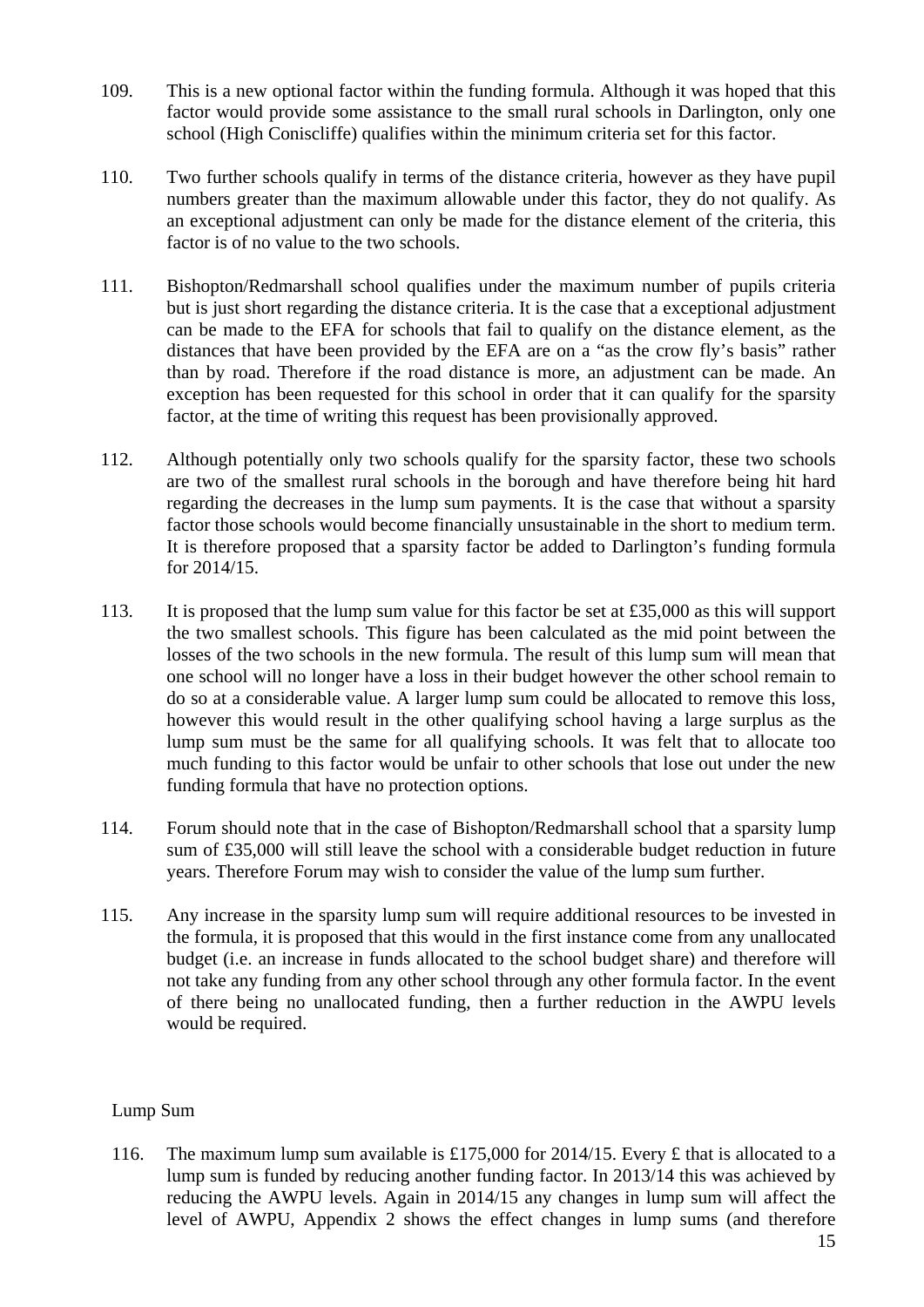AWPU) have on individual schools. This shows that some schools benefit from having larger lump sums whilst other schools benefit from having a lower value. The number of pupils in a school is the key variable that dictates which is better for individual schools.

- 117. At primary level ten of the twenty nine schools are worse off as a result of having a higher lump sum and at secondary level three of the six schools are worse off. The tipping point is in the region of 286 pupils at primary level and 820 pupils at secondary level.
- 118. It is the case that no value of lump sum benefits all schools, therefore a best fit is required. Of the ten schools at primary level that are worse off from having a higher lump sum, all but four of those schools are gaining through the new formula in other areas, therefore it is proposed to have the maximum lump sum of £175,000 at primary level to aid the majority of schools.
- 119. Of the three secondary schools that are worse off from a higher lump sum, two of the schools gain from other areas of the funding formula, therefore it is proposed that again the lump sum for secondary schools is set at the maximum level of £175,000.
- 120. It is proposed to set lump sum values at £175,000 for primary schools and £175,000 for secondary schools as this creates the best fit in the overall school funding models. The funding freed up by reducing lump sums (from 2013/14) has been added to the individual pupil entitlement.

# Split Sites

121. Darlington has no split site schools so this factor is again not to be used in 2014/15

#### Rates

122. There are no changes to this factor. Rates will be included in the formula at the estimated actual value.

Private Finance Initiative

123. This factor was not used in the 2013/14 funding formula. There has been not change in the factor for 2014/15, therefore there are no proposals to use this factor in 2014/15.

# Pupil led funding

- 124. The EFA have stipulated that pupil led funding must be at least 80% of the overall funding formula. In 2014/15 the amount of funding allocated through pupil led factors in the proposed best fit funding formulas is 87.92% which is therefore in excess of the minimum requirement. (Using model 55).
- 125. The pupil led figure was 86.2% for 2013/14 therefore an increase of 1.72%.

# Pupil Funding Ratio

126. The EFA have not stipulated a ratio of funding between primary and secondary school funding. In 2013/14 the funding formula produced a ratio of 1:1.36 secondary (adjusted for MFG calculation). The proposed best fit models produce a ratio of 1:1.33 therefore a slight shift towards primary schools.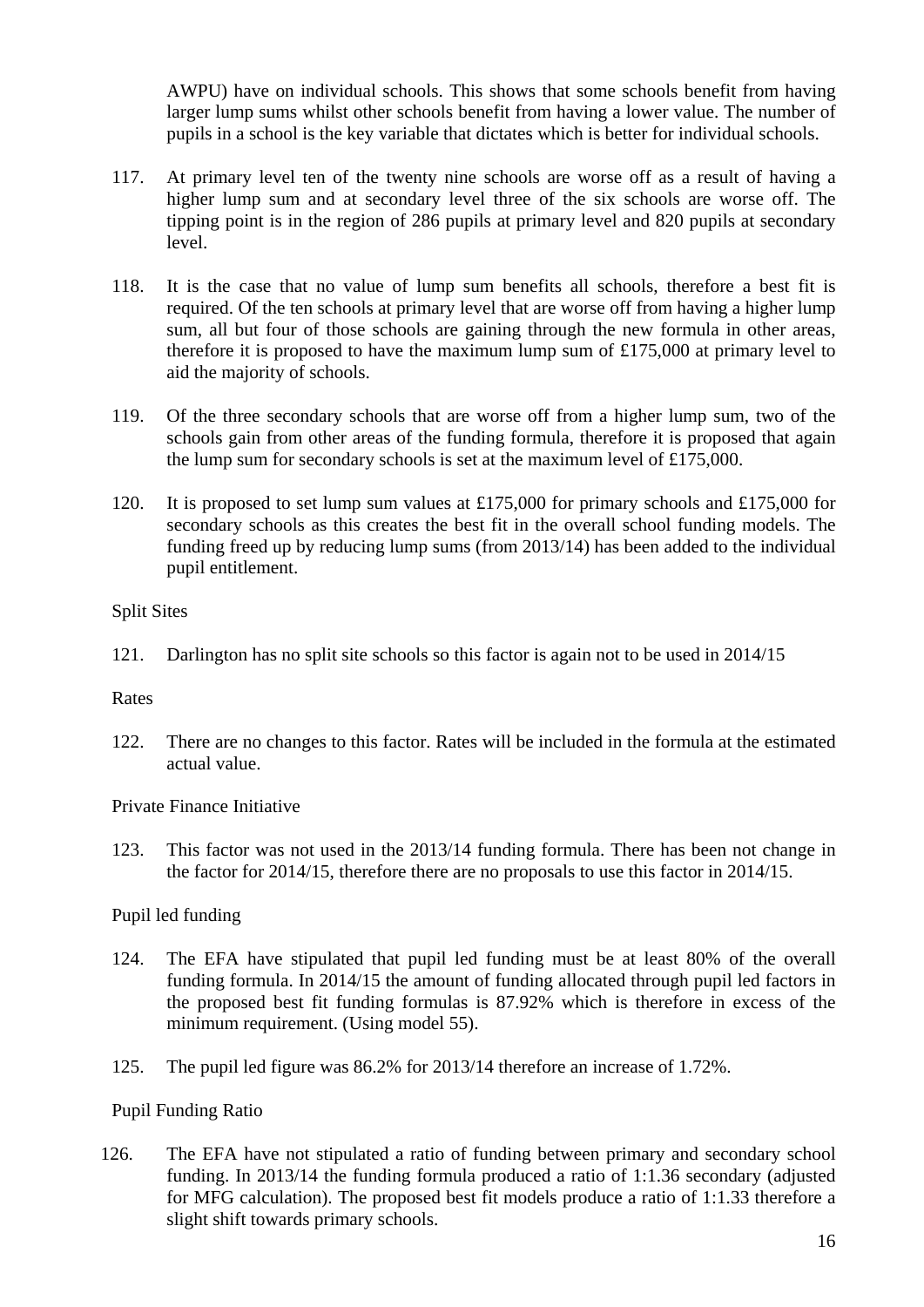#### Summary

- 127. In summary it must be decided which of the factors that Darlington wishes to use within their funding formula for 2014/15. All of the models that have been put forward as creating a "best fit" for Darlington use the same formula factors. These factors are the same as are being used in the current year's formula.
- 128. As all of the favoured models use the current funding factors, it is proposed to follow previous decisions and continue to use the current funding formulas factors as follows,
	- Deprivation Using FSM Ever 6 and IDACI bands 3 to 6.
	- Prior Attainment
	- Looked After Children using the same unit values as in 13/14.
	- English as an Additional Language using the same unit values as in 13/14.
	- Lump Sum Using the maximum value for primary and secondary schools. (£175,000 in 14/15).
	- Rates At the actual value
- 129 It is proposed that the following factors will not be used
	- Pupil Mobility
	- Split Sites
	- Private Finance Initiative

#### 130. **All the above factors represent a no change on the current formula**.

- 131. The model that provides the "best fit" for all schools is model 55 (assuming additional funds remain available). It is therefore proposed that model 55 unit values are submitted as Darlington's provisional formula for 2014/15. These are noted as follows,
	- Deprivation unit values as at current (2013/14) levels (adjusted for SEN changes)
	- Prior Attainment unit values are increased for primary schools and reduced for secondary schools, on the assumption that Forum wish to provide a model with the least turbulence.
	- The unit values for AWPU are adjusted in line with resources available.

# 132. **Forum should note however the unit values for these three elements will be continue to be modelled throughout the formula once the October 2013 census data is received in order to achieve the least turbulence to actual school budgets in 2014/15**.

- 133. It is proposed that a Sparsity factor be introduced to protect the smallest rural schools. This factor is proposed to be set at £35,000.
	- 134. It is proposed that no de-delegations will be introduced
	- 135. It is proposed that a cap be set on gains at the percentage that equals the cash value required to fund the minimum funding guarantee. i.e. the maximum cap available.

#### **Recommendations**